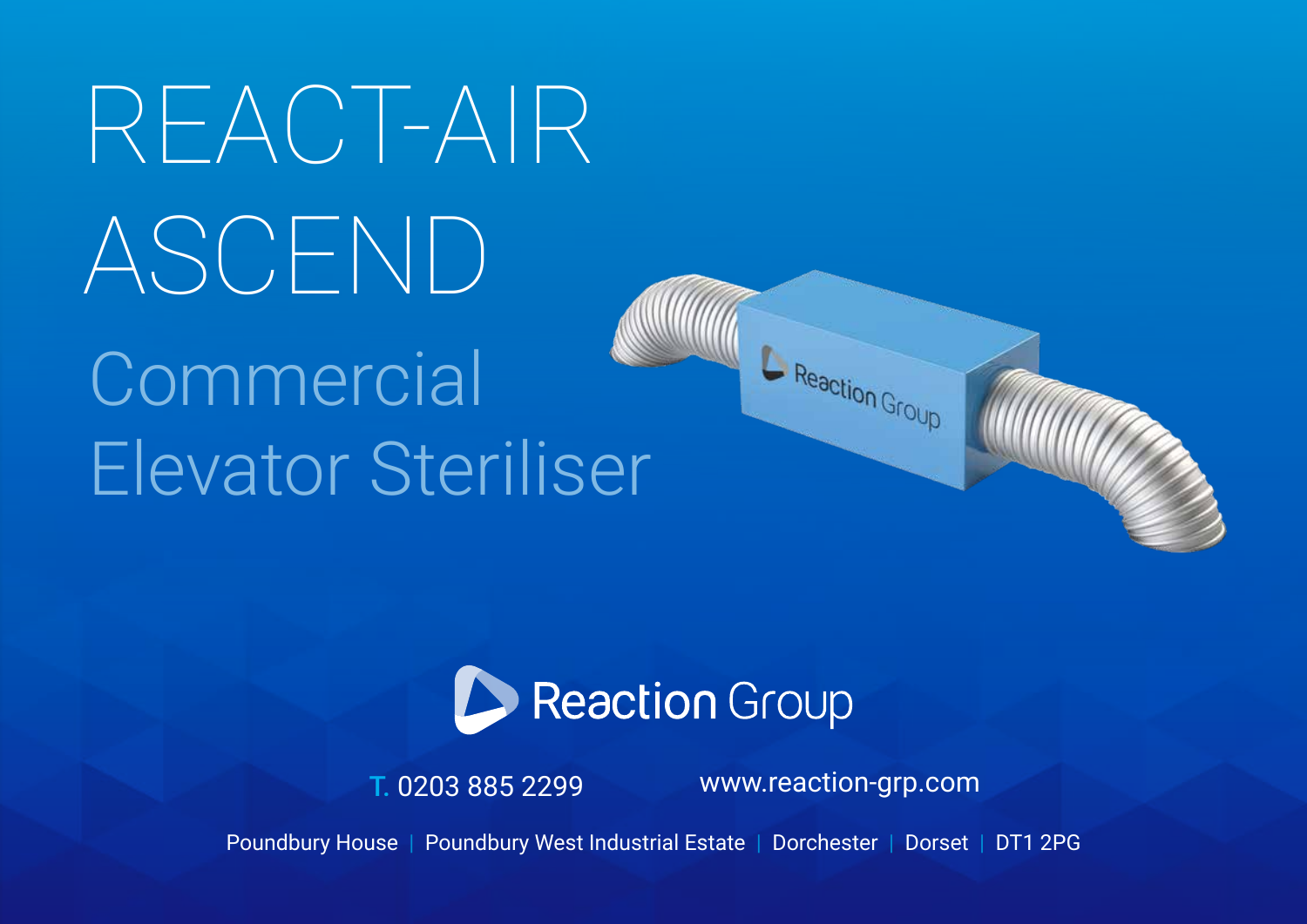## React-Air Ascend



#### Commercial Elevator Steriliser

Because they are enclosed, usually poorly ventilated spaces, elevators are one of the most hazardous environments for viral contamination spread. Many companies have limited the number of occupants, to reduce the risk of infection. However, as people move from home working, back in to the workplace, many facilities managers and employers appreciate that reduced occupancy is not a viable long-term solution.

Our React-Air Ascend is designed to be fitted to the top of a commercial elevator car and contains our React-Air Destroyer Array – the only commercial pathogen neutraliser to have been tested and proven 99% effective at removing airborne Covid-19.

Air from the car is drawn upwards in to the React-Air Ascend and then passed through the Destroyer Array. Our patented and independently tested Destroyer Array uses a series of HEPA, Activated Carbon and UVC filters to neutralise not only viruses, but also odours. The cleaned and safe air is then passed back into the cab.

Air flow can be varied, but at maximum velocity, the air in an 8-person cab will be exchanged every 30 seconds.

#### **Destroyer Array**

3 Stage Process for Eliminating Covid-19



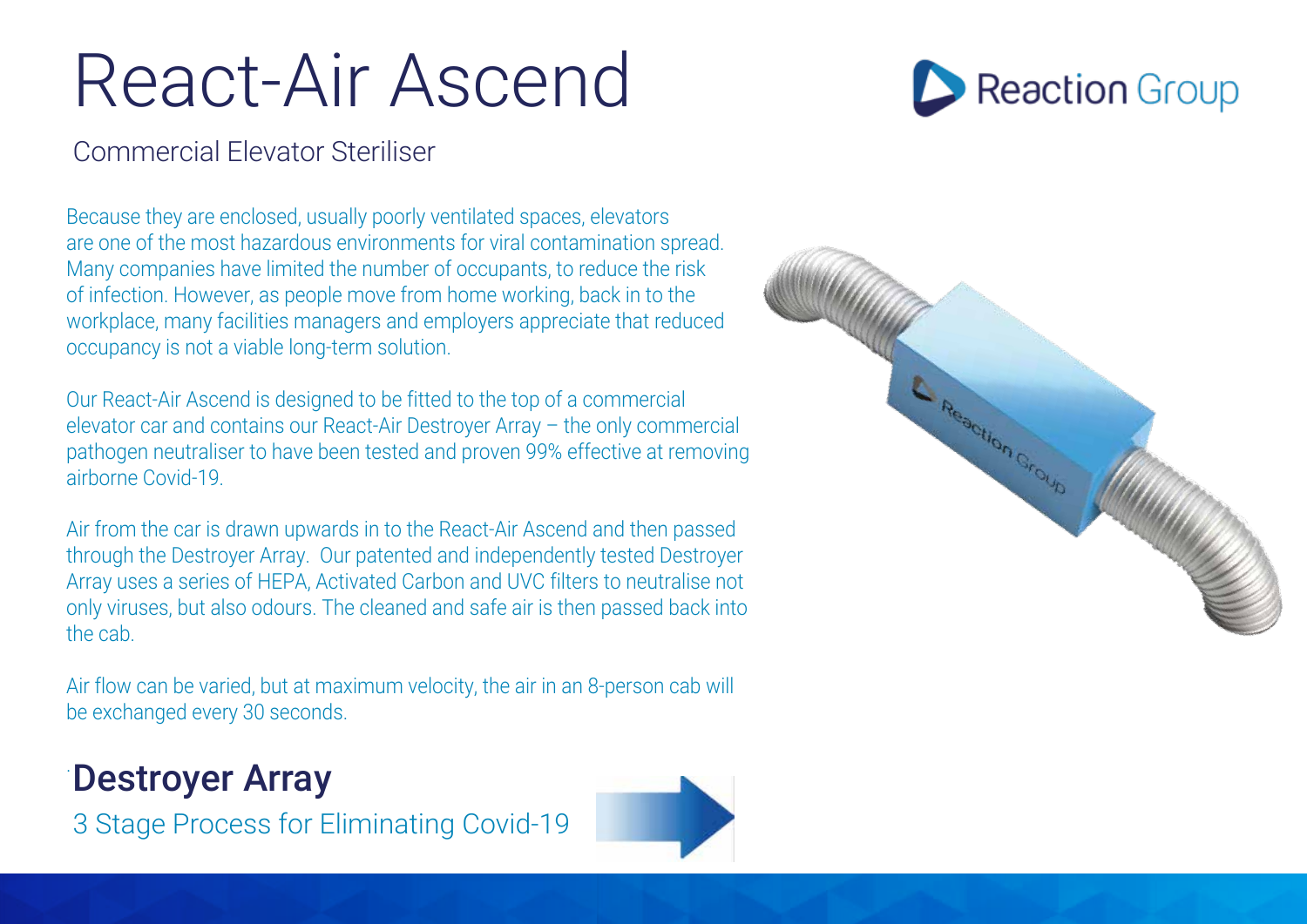### Destroyer Array

The 3 Stage Process for Eliminating Covid-19

#### 1. HEPA13 Filtration

Using the React-Air's high-pressure fan, air is passed through a HEPA 13 filter to remove 80% of particles 0.3-1 microns. This process removes pollens, bacteria and viruses bonded to larger particles such as water droplets (the primary way Covid-19 spreads through airborne transmission).

#### 2. Powerful UVC Array

The filtered air is then passed through a UVC array, which delivers a dose of 250J/M3 – enough to neutralise Covid-19 (67J/M3 for one second of exposure according to studies). The effect of the UVC Array is intensified by it's polished aluminium interior. UVC renders virus particles inert (sterile) by changing the molecular structure of the virus DNA.

#### 3. Activated Carbon Filter

Finally, the air is passed through an activated carbon filter to remove any remaining odours. As well as removing any natural odours in the environment, he reaction between UVC and dust particles creates a mild, but for many people, unpleasant smell – all are removed with Activated Carbon.

#### Technical Specifications





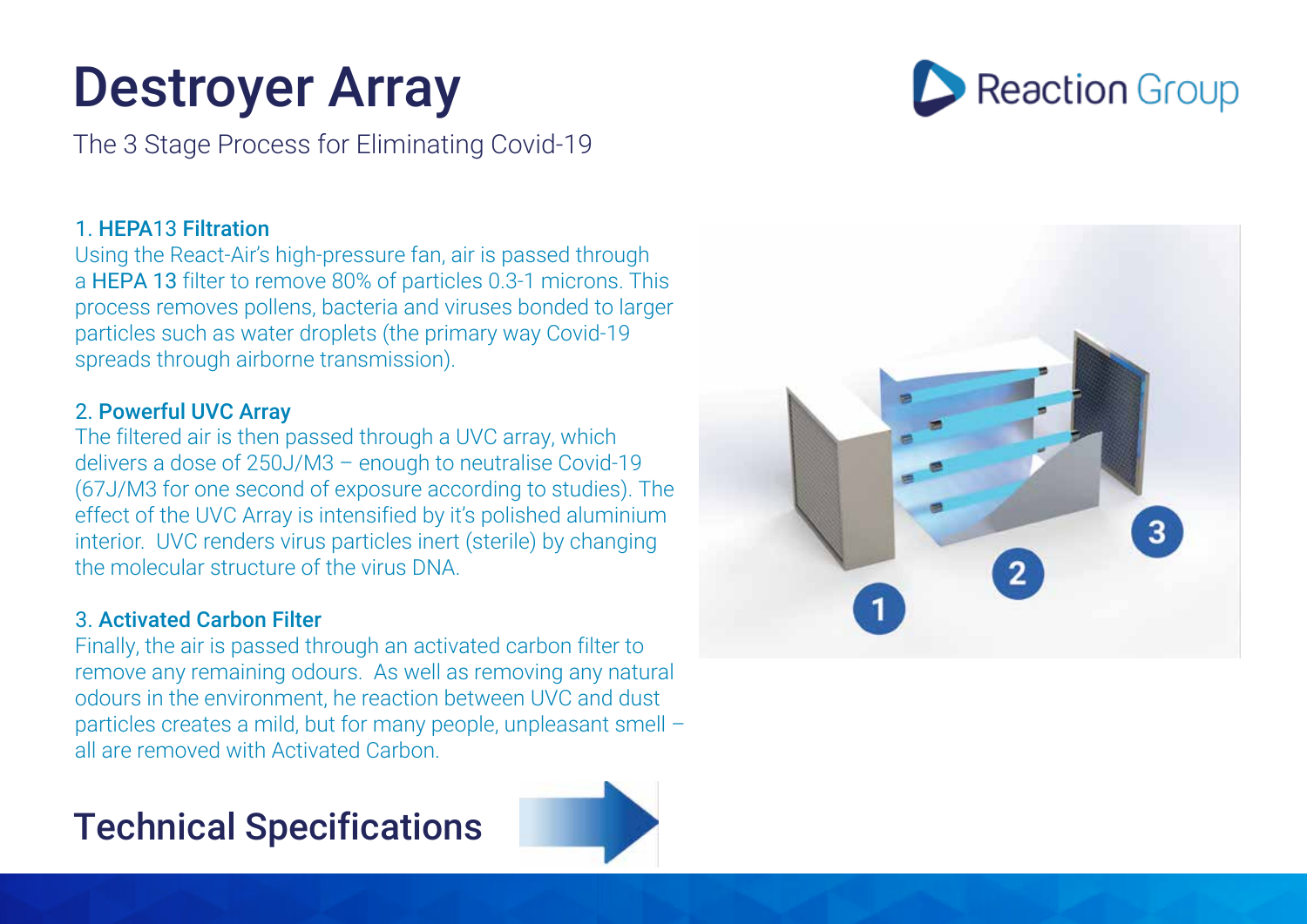### Technical Specifications

Reaction Group



#### React-Air Ascend

| <b>Supply Voltage</b> | 230 volts             |
|-----------------------|-----------------------|
| Noise Level           | 20 <sub>db</sub>      |
| Fan Exchange/ Speed   | 100 M3/H              |
| <b>UVC Dose</b>       | 177.53 JM3            |
| Net Weight            | 3 kg                  |
| <b>Dimensions</b>     | H150 x D220 x W320 mm |